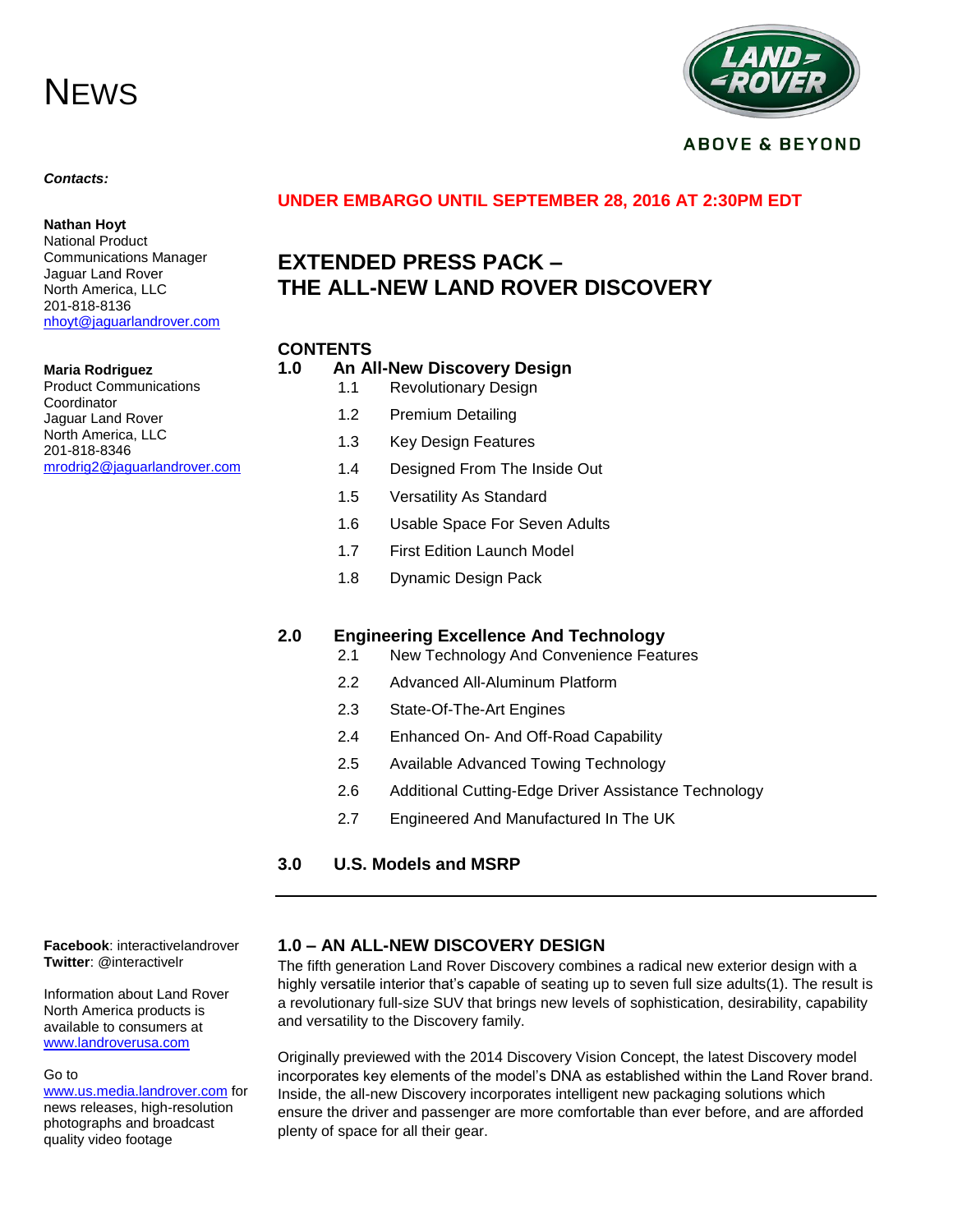**Gerry McGovern, Land Rover Chief Design Officer** said: "The Discovery Vision Concept set the tone, alluding to a radical departure in design for the new Discovery family. Now, we have turned that concept into a production reality, this beautifully proportioned vehicle is a highly versatile family SUV that makes a compelling statement to our customers."

# **1.1 Revolutionary Design**

While the all-new Discovery looks very different, it is still unmistakably a Discovery. Sophisticated surfaces and optimized proportions combine with beautiful detailing and precision manufacturing to create a highly capable and versatile SUV with a more evocative design than ever before.

Fans of previous generations of the Discovery model line will instantly recognize the distinctive stepped roofline, which has identified each of the four previous generations of Discovery and provides an elegant solution to a practical interior occupant spacing need.

At the front, the sculpted surfaces, jewel-like headlamps and the raked windshield on the all-new Discovery break with the model's tradition, while the daytime running lamps deliver a modern appearance and a distinctive new light signature.

In profile, the side of the new model highlights the optimized volumes and proportions of the Discovery; the wheelarch design echoes Discovery Sport, with its distinctive castellations visually 'locking' the wheelarches to the vehicle body. The new form language features pronounced, yet smoothly contoured wheelarches, giving the all-new Discovery at both times a more planted and dynamic appearance.

The streamlined design ensures the all-new Discovery is the most aerodynamic Discovery yet, with a drag coefficient from 0.35 contributing to improved efficiency and NVH reductions.

At the back, the LED rear lamps have a horizontal emphasis, giving the Discovery a more sporty appearance. Breaking from the last four generations of Discovery design, the all-new model features a new one-piece tailgate that allows for a more sporting rear design that would not have been possible with the previous split arrangement. The new tailgate's rounded profile integrates seamlessly with the body sides and provides a number of practical benefits.

- The larger opening makes loading and unloading luggage easier than before.
- The larger tailgate provides improved shelter from the elements when raised.
- A carefully shaped rear spoiler honed in the wind tunnel which has also been integrated into the tailgate, plays a significant role in minimizing dirt accumulation on the rear glass, optimizing rear visibility without compromising aerodynamic performance.

**Massimo Frascella, Creative Director Exterior**, said: "The all-new Discovery is a design revolution for the Discovery family. Compared to the LR4 the taut bodywork of the Discovery highlights the improved interior volume and exterior proportions that deliver a premium SUV. We have incorporated key elements of existing Discovery DNA, such as the stepped roof line and distinctive C-pillar design, and refined them for the 21st Century ensuring it is still clearly recognizable as a Discovery."

# **1.2 Premium Detailing**

The all-new Discovery is available with optional adaptive LED headlamp technology(4). The jewel-like LED units create a unique lamp signature that closely follows the bold design previewed by the Discovery Vision Concept. On all trim levels, this includes distinctive daytime running lights with 'lightpipe' elements, which turn from white to amber when the turn signals are used.

An extensive choice of 18 different exterior paint options are available for the all-new Discovery; they include, Namib Orange, Silicon Silver, Fuji White, Santorini Black, Corris Grey, Indus Silver, Loire Blue, Aintree Green, Firenze Red, Scotia Grey, Kaikoura Stone, Montalcino Red, Yulong White, Farallon Black, Waitomo Grey, Carpathian Grey, Aruba and Narvik Black). Owners also have the option of specifying a Black or Grey contrast roof, providing an additional level of personalization.

Across the range of trim levels, for the first time, owners have a choice of 12 alloy wheel designs ranging from 19- to 22 inches. An optional full-sized spare wheel mounted under the body at the rear can also be specified.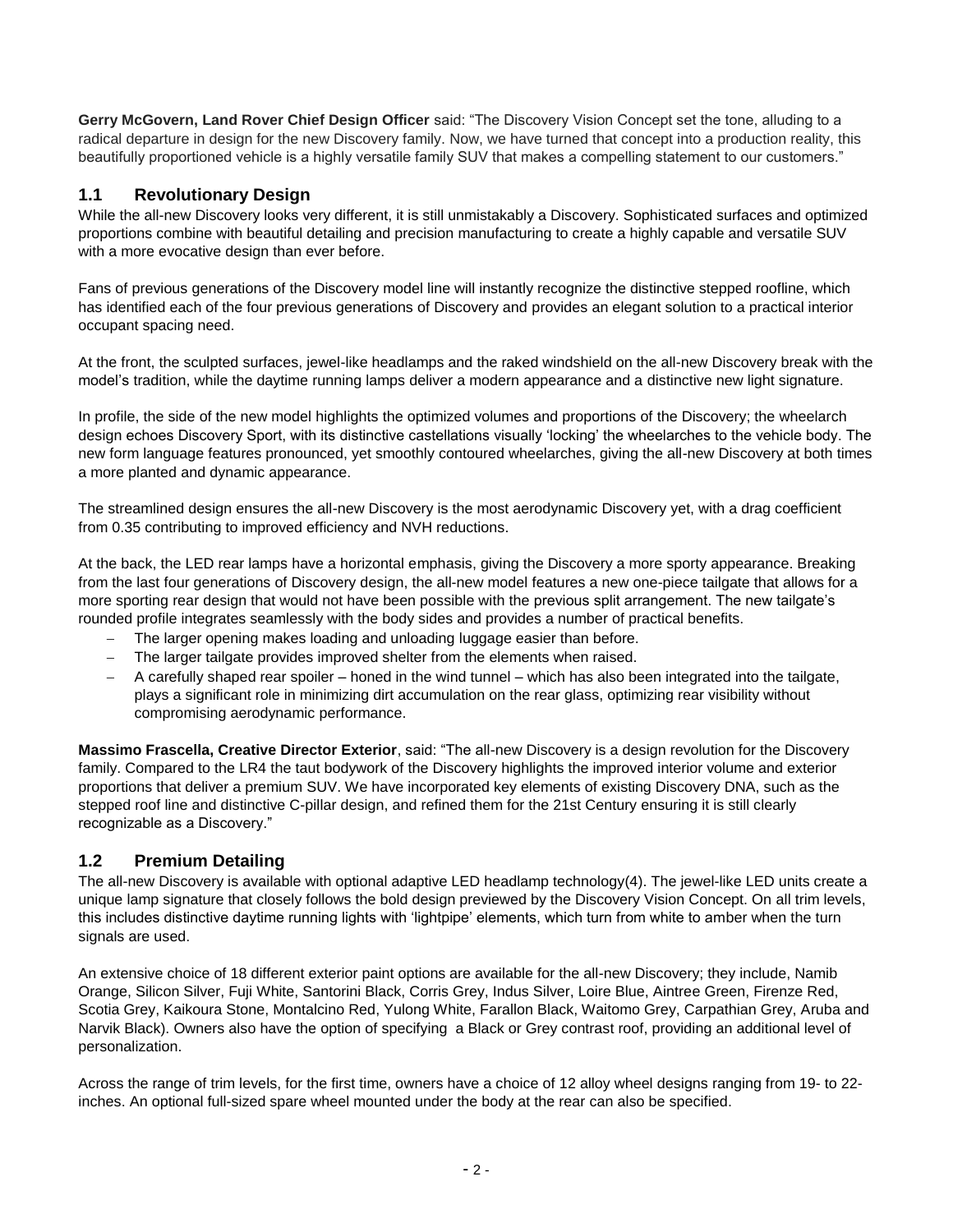In addition, a comprehensive range of accessories have been designed to integrate seamlessly with the new model, including, all-weather floormats, towing and off-road accessories, optional roof bars and a variety of roof rack attachments for bikes, storage and water sports.

# **1.3 Key Design Features**

Rather than the evolutionary change of previous Discovery models like the LR3 and LR4, the dramatic design of the allnew Discovery represents a radical departure from previous models. Even with the all-new design, the fifth generation model retains established Discovery DNA. The trademark stepped roof and highly visible C-pillar are inspired by Discovery models of the past. The C-pillar design in particular gives the profile of the new vehicle additional drama and is a shared design cue for the whole Discovery family, including the smaller Discovery Sport.

The customary stepped roof is synonymous with previous generations of Discovery; it allows for impressive headroom in the third row of seats while a choice of panoramic roof options is designed to establish a feeling of space and light inside- – bringing the outside in.

The fixed panoramic design in the rear includes two separate sections – the largest glass area ever for a Land Rover roof – while upfront there's an opening section that accommodates both tilt-and-slide functions. Twin independently electrically controlled sunblinds provide shade and privacy when required to either the front or rear occupants.

Elegant side fender vents incorporate a horizontal, blade-like treatment that flows into the new model's 'V'-grooved feature line; another strong cue of the Discovery family. While the tailgate design has changed to a one-piece opening, the asymmetric mounting of the licence plate in it is a visual link to Discovery models of the past. Once the one-piece tailgate has opened, an innovative new optional 11-inch Powered Inner Tailgate delivers the enhanced versatility Land Rover has become best known for.

When equipped, this clever design solution includes an additional fold-down panel inside the rear load space that fits snugly against the tailgate when shut. It can be used to retain luggage when the tailgate is opened, or folded down to provide event seating and easy access to the large rear load area.

# **1.4 Designed From the Inside Out**

The all-new Discovery is a tour de force of modern design and quality materials, and was engineered with a laser-like focus on the application of advanced technologies. The design and engineering teams at Land Rover have produced a full-size SUV interior that provides improved space and versatility by careful analysis and optimization of every aspect of its design.

**Mark Butler, Creative Director Interior**, said: "The revolutionary exterior in the all-new Discovery encases a sophisticated, versatile and spacious interior. The central infotainment and climate control panels are highly refined, intersected by a strong vertical pillar that's both clean and customer friendly. This is a prominent interior design cue of the Discovery family. The precise finishes and use of premium materials throughout are designed to give customers a relaxing experience and accommodate the intuitive use of advanced technology under the skin."

Inside, strong vertical elements intersect the crossbeam of the dashboard and clearly define the uncluttered central dash console design. The console features minimal switchgear which is designed to remain intuitive and reduce driver distraction. Configurable ambient lighting and the availability of contrast stitching give a luxurious, crafted feel to the entire cabin.

A wide choice of material finishes are available throughout, including premium Windsor leather and Natural Shadow Oak veneers; the interior is available in a choice of five colorways(3) including Ebony, Acorn, Nimbus, Vintage Tan and Glacier.

These high quality materials combine with the clever use of technology to deliver a unique blend of design excellence and engineering integrity for the all-new Discovery. The intersection of design and engineering is perhaps best expressed by the new optional Land Rover Intelligent Seat Fold function(2).

The clever system allows owners to reconfigure the second and third row seats(2) using switches just inside the tailgate, on the C-pillar, via the infotainment touchscreen(8), or even remotely using a smartphone(5).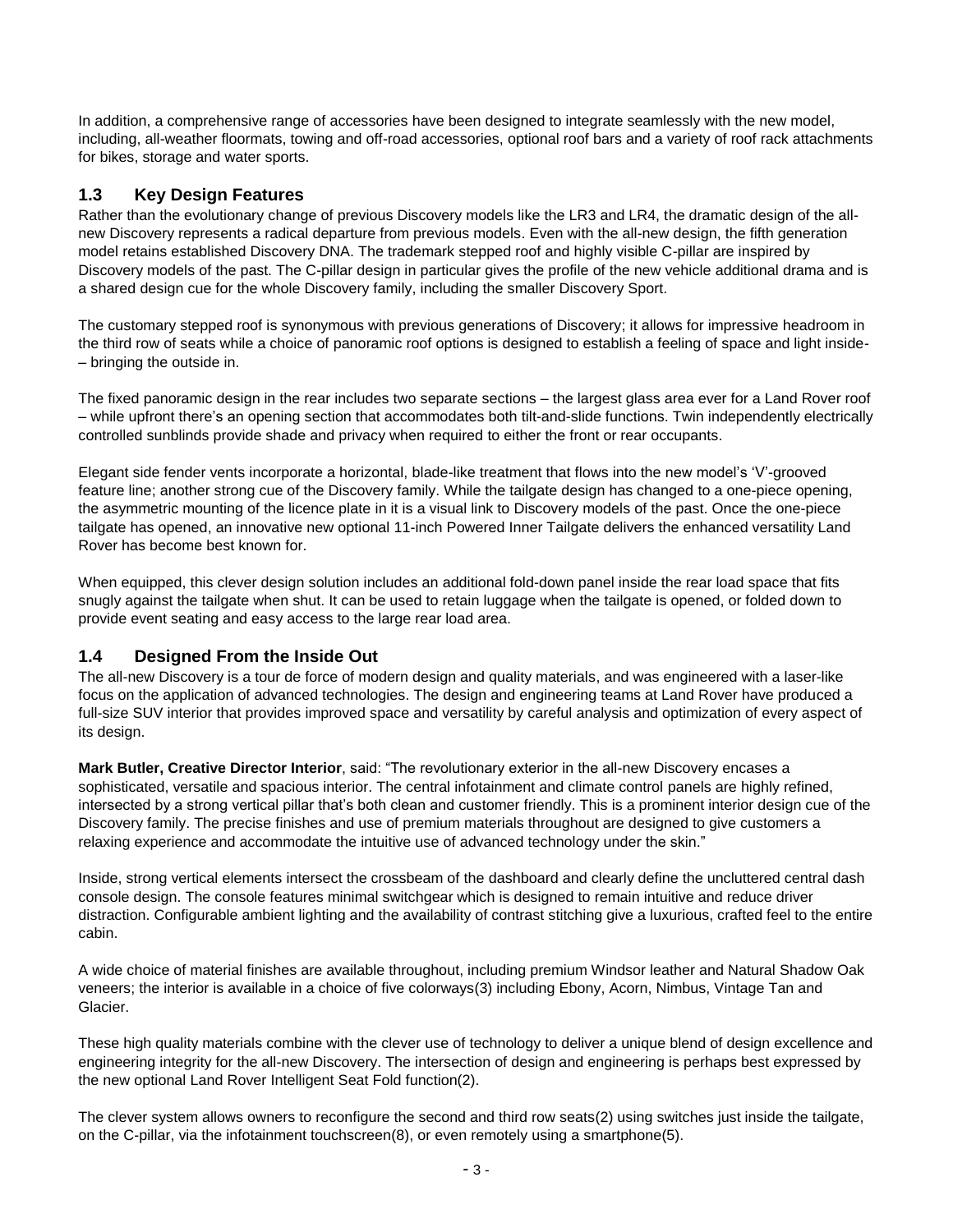# **1.5 Versatility as Standard**

The designers and engineers at Land Rover have maximized every spare inch of space to provide additional storage spaces throughout the interior. Their addiction to storage is demonstrated by the significant increase in stowage space over the LR4 available for front passengers, including:

- Upper (85.4 cu. in.) and lower (67.1 cu. in.) instrument panel stowage
- Upper (293 cu. in.) and lower (421 cu. in.) glove boxes
- Front (373.3 cu. in.), mid (341.7 cu. in.) and rear (73.2 cu. in.) center console stowage
- Row 3 cubby boxes 158.6 cu. in. in total
- Door stowage areas (front and rear, upper and lower) 891 cu. in. in total
- Under luggage floor stowage 4.5 cu. ft. (on five seat models)

The thoughtful touches extend to the climate control panel on the central console, which includes small-item stowage. The gloss black fold-down panel reveals 85 cu. in. of hidden stowage space for smaller items such as a smartphone or wallet, while another storage area in the center console (below the cup holders) can accommodate four tablet computers or a pair of two-liter beverage containers. The central armrest can hold up to five tablet computers or accommodate an optional freezer / chiller compartment.

Even the bag hook – introduced on the original Discovery – has been reinvented for the new model. The new pushoperated design on the side of the transmission tunnel in the front passenger footwell sits flush with the surrounding surface. Pushing against its spring-loaded surround exposes the hook and, when released, tightly secures the carrier bag handles to ensure the contents remain upright.

Elsewhere, both front and rear passengers benefit from a large lower storage space that can accommodate 2-liter beverage containers.

Further storage solutions include double map pockets on the rear of the driver and front passenger seats. Occupants travelling in the third row seats haven't been forgotten; individual storage areas on top of the rear side panels are available with a USB charging point, while cupholders are located to the side of the seat cushions in row three(1).

A total of up to six 12V sockets and as many as seven USB charging points (up to nine when the rear seat entertainment package is fitted) across all three rows of seats ensure the all-new Discovery can comfortably cope with the demands of the most connected passengers, allowing them to power their smartphone or tablet simultaneously with an extensive combination of power supply options.

#### **1.6 Usable Space for Seven Adults**

The all-new Discovery measures 195.7 in. long, 87.4 in. wide (mirrors out) and 72.7 in. tall, making it 5.5 in. longer, but 1.6 in lower than the outgoing LR4. Its 115.1 in. wheelbase has increased by 1.5 in., creating generous interior space, while the compact design of the advanced integral-link rear suspension system helps minimize body intrusion and maximize interior space.

The second-row seats can slide forwards and backwards by 6.3 in., allowing owners to optimize luggage space and rear legroom as required, as well as improve access to the third row(1).

The trademark stadium seating in the Discovery is accommodated by its distinctive stepped roof which ensures all but the tallest passengers enjoy excellent forward visibility and comfort in each of the three rows(1). The rearmost seats have been designed to accommodate 95<sup>th</sup> percentile adults (74.8 in. tall), so comfort is assured in every seat.

Heated seats are available in the front, middle and the third row, while a total of four ISOFIX mounting points make it possible to fit child safety seats in the rearmost row(12). Up front, heated and cooled climate seats with a massage function and 16-way adjustment are also available.

For customers who do not require the added versatility provided by folding third-row seats, the all-new Discovery comes standard in a five-seat configuration.

# **1.7 First Edition Launch Model**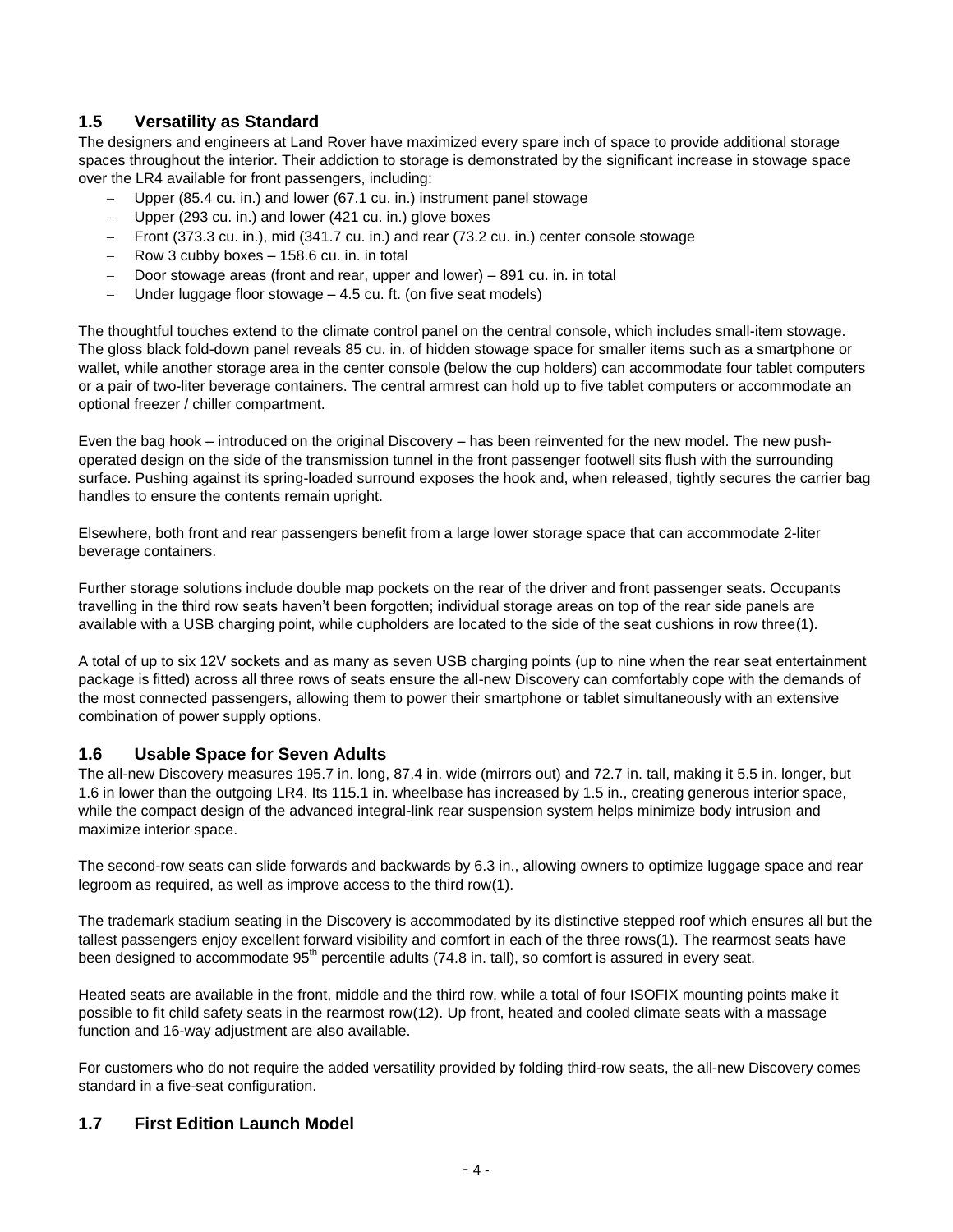To celebrate the launch of the all-new Discovery, an exclusive First Edition model limited to about 500 examples in the United States will showcase some of the key design and technology features of the new model.

The Discovery First Edition is available in three striking exterior color combinations and with three interior colorways, giving the very first customers a genuinely distinctive version of the all-new Discovery.

Bespoke details include unique etched map detailing on the aluminum trim for the doors and dashboard, unique badges, bold color choices and a comprehensive list of standard equipment.

First Edition vehicles will be available in Namib Orange with a black grille and detailing, Narvik Black contrast roof and 21 inch black wheels; Silicon Silver with the same black grille, detailing and 21-inch silver wheels; or Farallon Black with 21 inch silver wheels, a black grille and detailing.

In the United States, the standard range is comprised of SE, HSE and HSE Luxury derivatives, with an optional Black Design Packages available on all variants.

All SE models feature 19-inch alloy wheels, leather upholstery, four-mode Terrain Response® system(4) and two-zone automatic climate control. Optional air suspension is also available.

The HSE trim adds satellite navigation(8), 20-inch alloy wheels and LED headlamps.

Top of the range HSE Luxury derivatives include Windsor Leather upholstery, 20-inch alloy wheels, air suspension, a panoramic sunroof and power third row seats as standard.

#### **1.8 Dynamic Design Package**

The new Dynamic Design Package provides scope for greater personalization on HSE and HSE Luxury models and includes a host of design enhancements.

Exterior features include a choice of optional 21- or 22-inch dark grey satin finish cast alloy wheels; a Black or Corris Grey contrast roof, as well as distinctive new front and rear bumpers. The Dynamic Design Package on the Discovery also updates the grille, fender vents and mesh, vehicle script and mirror caps in a Narvik Black finish. Exterior badging is also deleted, providing a cleaner appearance.

The interior features a selection of upholstery finishes including new Blue and Windsor leather with contrast stitching; Windsor leather on the upper facia and door tops, as well as dedicated carpet mats with Nubuck binding. A sports steering wheel, featuring contrast stitching, updated pedals and paddle gearshifts provide further design enhancements.

#### **2.0. ENGINEERING EXCELLENCE**

Achieving the perfect balance of design and engineering integrity is core to the success of each and every new Land Rover. This engineering excellence is evident throughout the all-new Discovery with a variety of features including its innovative optional Intelligent Seat Fold technology(2) and the range of modern powertrains available at launch.

The all-new Discovery has been engineered to deliver customary Land Rover all-terrain capability while also enhancing on-road dynamics and offering heightened levels of refinement and comfort over the outgoing LR4. A comprehensive suite of driver assistance features provides outstanding convenience and peace of mind to new owners.

**Nick Rogers, Executive Director, Product Engineering**, said: **"**The all-new Discovery builds upon the practicality and versatility of the LR4, offering the same supreme breadth of capability that only a Land Rover can. Our continued drive of pioneering technologies, lightweight aluminum architectures and new advanced powertrains ensure the Discovery family appeals to consumers on multiple levels."

Advances in technology have allowed a full program of virtual testing procedures to be conducted well before a physical prototype was ever created. These virtual tests included replicating extreme events such as sand dune impacts, as well as more conventional analysis of stability during towing and load bearing tests of roof rack systems.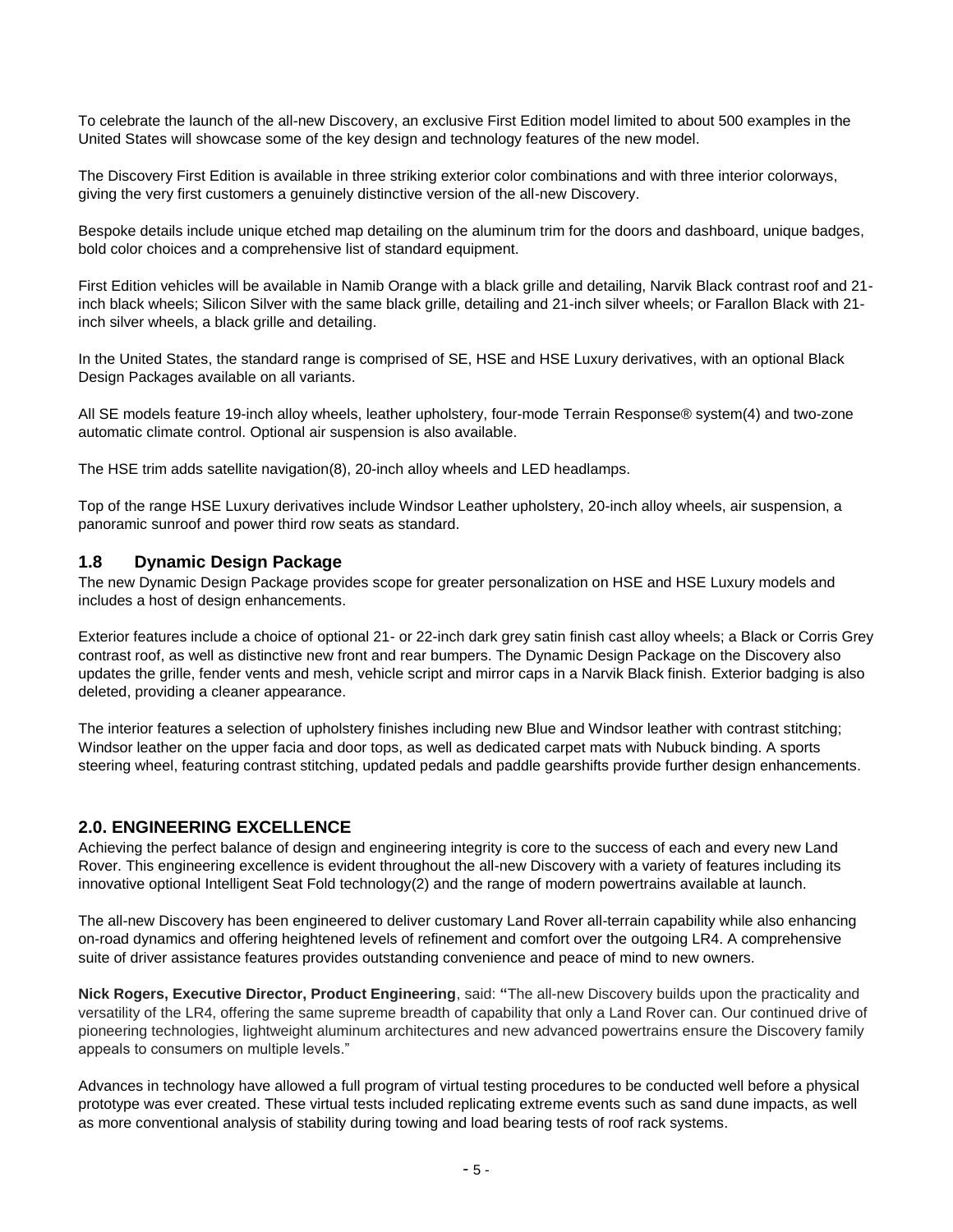Once complete, Land Rover engineers set about completing more than 35,000 individual tests across all components and systems using physical prototypes. This comprehensive program involved taking the all-new Discovery to some of the most unforgiving locations on earth; from the extreme heat and dust of the Middle East, to sub-zero temperatures of the Arctic Circle. This punishing test and development schedule ensured that the new model has the durability and capability to meet the requirements of the most demanding owners around the world.

# **2.1 New Technology and Convenience Features**

The all-new Discovery is packed with innovative technology that provides more convenience, practicality and greater versatility than ever before. These technologies include Intelligent Seat Fold(2) as well as the integration of Activity Key technology.

**Nick Collins, Discovery Vehicle Line Director**, said: "Every new system has been developed for a reason, to enhance the ownership experience, delivering greater convenience and versatility for our customers."

# **2.1.1 Intelligent Seat Fold**

The fifth generation Discovery features Intelligent Seat Fold technology(2) which allows the seats in rows two and three to be configured four separate ways;

- Switches within the luggage area allow the seats to be folded and unfolded at the touch of a button, while standing behind the vehicle.
- A switchpack located on the C-pillar allows adjustment of third-row seats(1) from the rear doors
- The row two and three seats can also be reconfigured using the main touchscreen display from inside the vehicle(8).
- Seats can be adjusted remotely using Land Rover InControl<sup>®</sup> Remote smartphone app technology, allowing customers to rearrange the seating layout before they reach the vehicle<sup>(5)</sup>; for example from the checkout of a store when purchasing large or bulky items.

This unique technology uses a series of small and efficient motors, which allow the third row seats(1) to be folded in as little as 12 seconds. The seats in row two can be raised or lowered in 15 seconds. They also feature their own button (outside shoulder of the seat) allowing passengers to individually raise or lower the seat back to get into and out of the third row.

To protect against crushing or tipping of items, the seats feature anti-pinch and stall detection technologies. Advanced weight sensors in the seats and the seat belt buckles are able to detect when a seat is occupied, only allowing movement if it is safe to do so.

If the seat is folding and it detects an item, the fold will stop and the seat will unfold to protect against crushing. Alternatively, if the seat is folded flat with an item stored on top, the seat back will not raise. The intelligent system is also able to detect potential clashes between seats and will automatically re-adjust to prevent any interference.

# **2.1.2 Exceptional Versatility**

The flexible loadspace of the all-new Discovery can be configured to carry items of a variety of shapes and sizes with absolute ease and convenience, with a total load volume of 43.47 cu. ft. behind the second-row seats. In this configuration, there is enough space to load taller and wider items thanks to load space opening, which measures 33.6 inches tall and 45.3 in. wide.

If more space is needed for even larger, bulkier items, folding the second row seats provides up to 88.3 cu. ft. of carrying capacity. With all seven seats(1) in place, the loadspace available is still a useful 9.1 cu. ft. – enough to carry a golf bag or as many as three carry-on bags.

# **2.1.3 Optional Powered Inner Tailgate**

The Discovery family has always been synonymous with versatility and its design has changed through the generations to meet the developing needs of owners.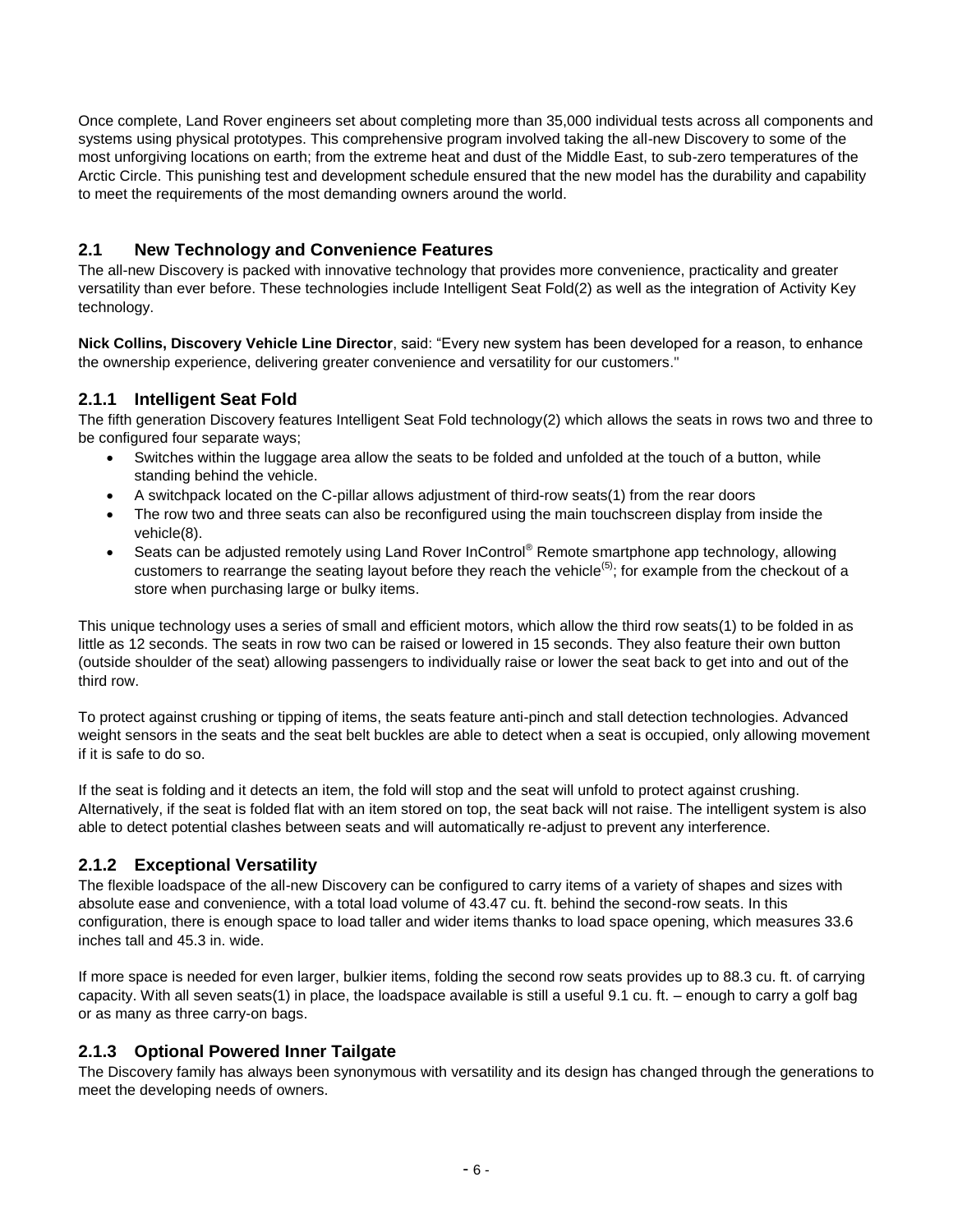This is demonstrated by the new single-piece tailgate design, which replaces the previous horizontally split configuration introduced with the arrival of the third generation Discovery in 2004. The original 1989 Discovery featured a side-hinged rear door, so this aspect has constantly evolved to meet customers' changing demands.

The single-piece tailgate in the all-new Discovery is the ultimate  $21<sup>st</sup>$  century solution for active owners and modern families alike. When open, the tailgate on the all-new Discovery provides a wider aperture than before and improved shelter, affording greater protection against the elements for owners when using the load area at outdoor events or loading cargo. To ensure owners are still able to enjoy all the benefits provided by the previous split tailgate, Land Rover has developed a new optional Powered Inner Tailgate.

The powered Inner Tailgate incorporates an additional fold-down section that deploys when the tailgate is opened. The 11.2 in. long tailgate serves as impromptu event seating and is able to support a maximum load of 661.4 lbs., making it the perfect place to enjoy a tailgate picnic or to change out of muddy boots – all under the shelter of the tailgate.

Opening the single-piece tailgate using the key fob or gesture controls raises the trunk lid and lowers the inner tailgate panel, which fits vertically against the closed tailgate, automatically. Using the button on the tailgate leaves the panel in its raised position, so it functions as a load retainer to prevent loose or unsecured items from falling out of the trunk. A button inside the load area can then be used to lower the Powered Inner Tailgate section.

# **2.1.4 Activity Key**

The optional Activity Key allows owners to lock and unlock the vehicle without the need to carry a conventional key fob.

First launched with the 2017 Jaguar F-PACE, the Activity Key is designed as a durable wristband to be worn during outdoor activities and is activated by holding the wristband up to the 'D' in the rear Discovery badge. This locks the vehicle and disables the conventional keys, which can be left safely inside the vehicle.

The Activity Key requires no batteries, instead relying on secure RFID technology. Prior to launch, the Activity Key was put through a series of rigorous physical tests to prove its capabilities in extreme environments, ensuring it can withstand water to a depth of 98.4 ft. and temperatures ranging from -58 to +257 degrees Fahrenheit.

# **2.1.5 Land Rover InControl® Touch Pro**

The all-new Discovery is available with the Land Rover InControl® Touch Pro infotainment system(10), which provides greater connectivity than ever before including access to a range of apps through its updated 10-inch high-resolution touchscreen display(6).

**Peter Virk, Land Rover Director of Connected Technologies and Apps**, commented: "Every day it is more and more important to stay connected wherever you are and whatever you're doing. Our InControl system allows owners to stay in touch with, and configure, their vehicle from anywhere in the world."

The intuitive infotainment system delivers enhanced ease-of-use and faster processing over earlier systems. Along with all other entertainment functions, InControl® Touch Pro also manages the satellite navigation, heating and vehicle controls(6).

For enhanced connectivity, InControl® Touch Pro Services includes InControl WiFi™ connectivity for up to eight devices(11). InControl Apps also allows owners to use selected apps from their smartphone on the 10.2-inch touchscreen(6). Bluetooth is standard throughout the range.

In addition, InControl Touch Pro also provides updated satellite navigation functions, including door-to-door routing. Doorto-door routing directs owners on the final part of their journey on foot via a smartphone app(6).

Another new function is Commute Mode. This intelligent feature 'learns' common routes, for example the daily commute, and advises the optimum route dependent on live traffic data without a destination being entered manually by the driver. A live ETA function can inform friends and colleagues of the driver's whereabouts and automatically send updates with accurate arrival times(8).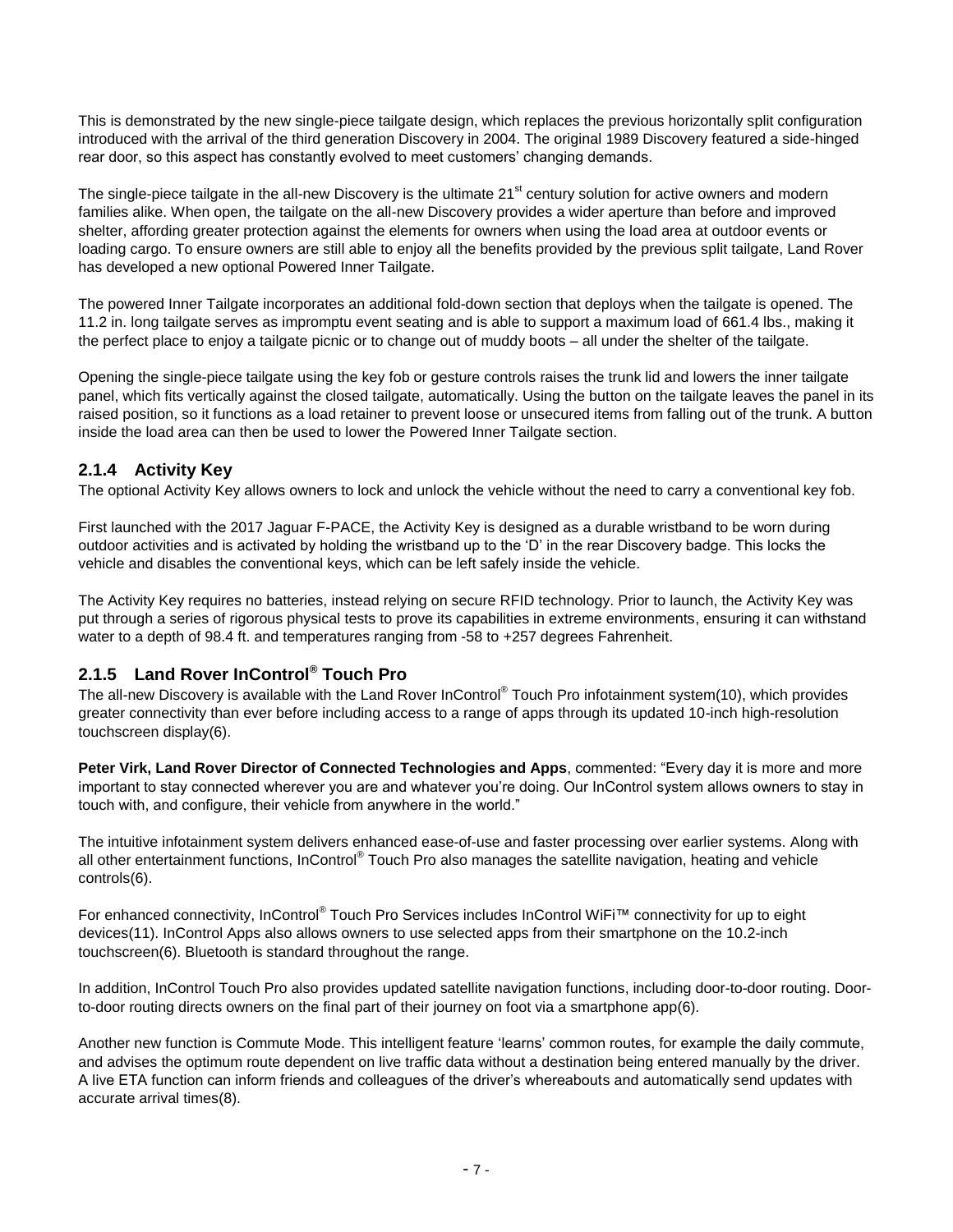**InControl Remote** allows the owner to lock and unlock their vehicle using the InControl Remote app on an Android™ or Apple® smartphone or Apple watch. This app can also be used to operate the climate control remotely, allowing the driver to set the all-new Discovery to a warm or cold setting before setting off on their journey(5).

**InControl Protect** gives drivers peace of mind thanks to SOS Emergency call technology with Automatic Collision Detection and Optimized Assistance. In the event of an emergency, an SOS call notifies the emergency services of the location of the vehicle. If the vehicle breaks down, Optimized Assistance transmits its location and vehicle diagnostics data to a recovery company.

The instrument cluster is fitted with twin analog dials and a central five-inch display that shows journey information as well as phone contacts and entertainment settings. This information is enhanced by an optional color Head-up display, which uses laser technology to present satellite navigation instructions and speed limit information without the driver needing to divert their attention away from the road(4).

# **2.1.6 Auto Access Height**

Available Auto Access Height makes entering and exiting the all-new Discovery a hassle-free experience, serving as another convenience feature to enhance the day-to-day ownership experience on vehicles fitted with air-suspension.

To aid entry and exit, the vehicle body height drops by an initial 0.60-in. when the ignition is turned off, or a passenger unclips their seat belt, in anticipation of getting in or out of the vehicle. When an occupant opens a door, the Discovery lowers an additional inch to reduce the step-out height by its maximum of 1.6-in.

The vehicle returns to its automatic ride height or the height manually selected by the driver when pulling away. This thoughtful feature preserves the trademark Command Driving Position(4) found in previous generations of the Discovery, without compromising ease of use.

# **2.2 Advanced Aluminum-Intensive Platform**

The innovative aluminum full-sized Land Rover SUV platform provides the perfect basis for the all-new Discovery, delivering a lightweight but durable architecture that contributes to improved performance and enhanced dynamic abilities.

**Alex Heslop, Chief Product Engineer,** commented: "The all-new Discovery has been designed and engineered around our full-sized SUV architecture to ensure we have built-in our characteristic all-terrain capability. The flexible unibody construction also gave us the chance to develop a versatile, spacious seating solution like no other."

This lightweight unibody construction is made up of 85 percent aluminum – 43 percent of which is recycled – and is about 1,000 lbs. lighter than the outgoing LR4 which relied on steel ladder construction.

Further engineering innovations have seen more extensive use of high-strength aluminum within the crash structure, while the entire bodyside of the vehicle is pressed as a single aluminum panel, meaning fewer joints, reduced complexity and improved structural integrity.

In addition to improving strength and driving performance, the aluminum structure has been key to improving Land Rover sustainability efforts; up to 50 percent of the sheet aluminum used to produce the body of the all-new Discovery is manufactured from recycled materials.

In combination with lighter chassis components, a simplified exhaust and driveline system, more efficient seat designs and revised wheel and tire sizes all contribute to enhanced efficiency(13). Additional advanced lightweight chassis components include a magnesium cross vehicle beam that supports the instrument panel inside the vehicle as well as a high-precision lightweight casting which supports the grille and front-end components.

The seat structures are made of lightweight high-strength steel while the underside of the vehicle is pressed from a single piece of aluminum for greater structural integrity. As result of these weight saving measures, the all-new Discovery weighs from 4,835-lbs.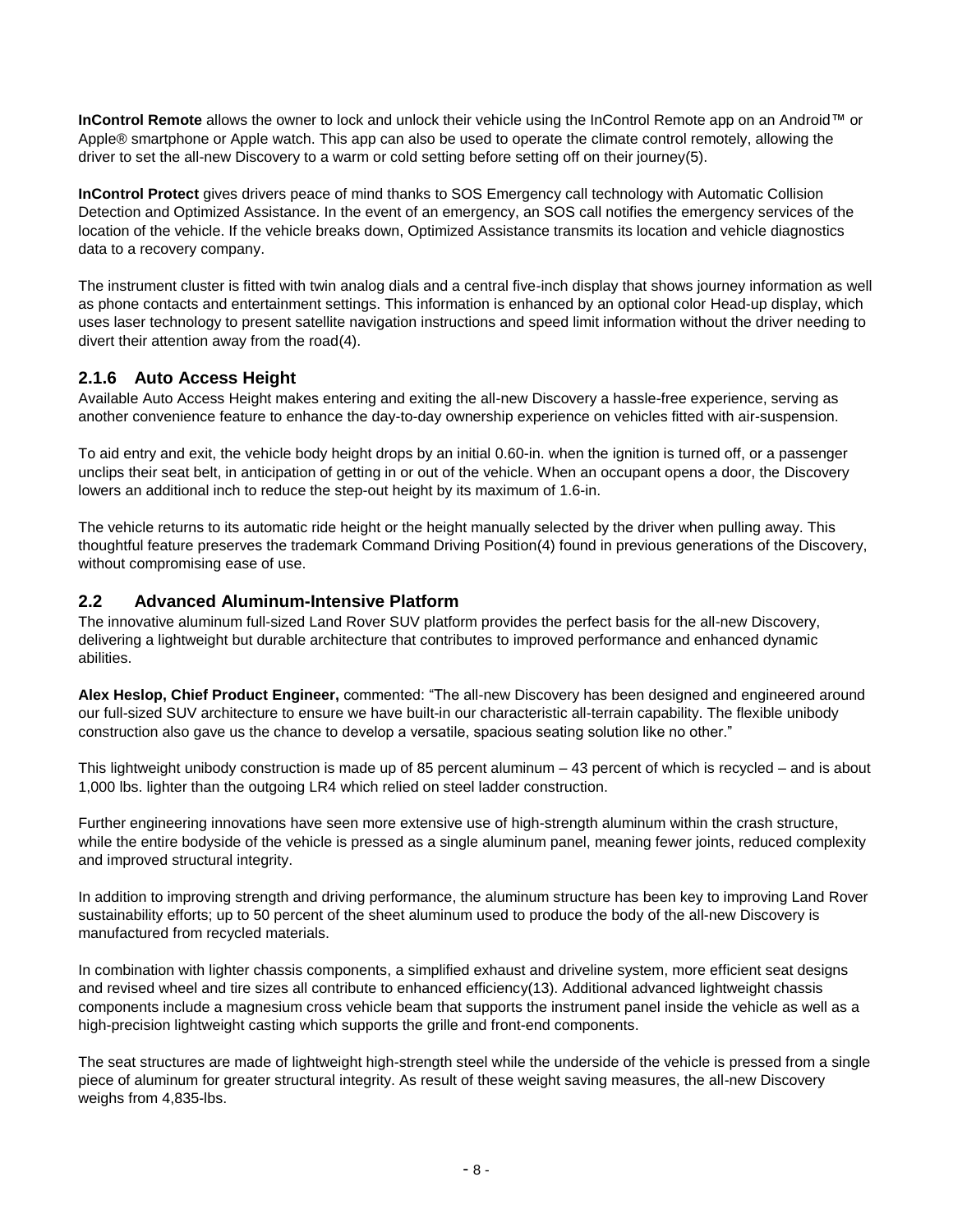The innovative suspension architecture in the all-new Discovery is mounted on optimized steel front and rear subframes. These provide high levels of stiffness for enhanced steering response, chassis performance and greater on- and off-road refinement. The subframes are also designed to withstand off-road impacts while providing additional protection to the chassis and powertrain systems.

The fully independent suspension on the all-new Discovery uses a wide-spaced double-wishbone layout at the front and an advanced multi-link layout with an integral link at the rear. The integral link allows engineers to achieve stiffer damping when necessary for superior body control without compromising comfort and impact absorption.

# **2.3 Advanced, Efficient Engines**

The all-new Discovery is powered by a selection of proven Jaguar Land Rover diesel and petrol engines. All engines are paired with a smooth-shifting eight-speed ZF® automatic gearbox, which can be controlled manually by using the steering wheel-mounted gearshift paddles to provide the ultimate flexibility.

A series of advanced technologies are designed to enhance fuel efficiency across the entire range(13). All engines feature the Intelligent stop/start system with smart regenerative charging used across petrol and diesel powertrains. These features are supported by ECO Data, which allows drivers to see real-time fuel economy data on the central touchscreen display. The intelligent system can even provide driving tips on how to further improve efficiency.

# **2.3.1 Six-Cylinder Td6 Diesel**

In the US, the all-new Discovery is available with a powerful 254HP 3.0-liter turbocharged V-6 diesel engine, badged Td6, shared with both the Range Rover and Range Rover Sport. The single-turbo engine features low-pressure exhaust recirculation, a two-stage oil pump and revised fuel-injector nozzle for improved responses, refinement and efficiency.

The 254HP engine delivers stronger performance than before and the benchmark 0-60mph sprint takes only 7.7 seconds (0-100km/h in 8.1 seconds)(14). With a significant 443 lb. ft. of torque on offer from just 1,750 rpm, the new Td6 diesel delivers relaxed cruising refinement and towering capability over a variety of terrains.

# **2.3.2 Six-Cylinder Petrol**

The Land Rover supercharged 3.0-liter V6 engine is an impressive performer. The 340HP petrol engine develops 332 lb. ft. of torque and powers the fifth generation Discovery from 0-60mph in 6.9 seconds (0-100km/h in 7.1 seconds)(14).

# **2.3.3 Smooth And Efficient Eight-Speed Automatic**

All engines are fitted with a ZF eight-speed automatic gearbox, which has been engineered by the powertrain experts at Land Rover to combine smooth shifts with sharp responses and optimized fuel efficiency(13).

The gearbox is controlled using the rotary gearshift controller that rises from the center console, while manual changes can be prompted with the use of the steering wheel-mounted shift paddles for dynamic driving and precise control when completing off-road maneuvers.

The eight closely spaced ratios ensure that gear changes are almost imperceptible, with each completed in a fraction of a second. For greater control, and if added performance is required, the gearbox will accept multiple downshifts and maintain a smooth transition between the ratios.

# **2.4 Enhanced On- And Off-Road Ability**

The all-new Discovery has been extensively tested to ensure on-road performance and comfort are a match for its offroad capability.

Developing a more composed driving experience was a key focus for the engineering team and this has been achieved by using a combination of technological innovations, including advanced suspension architecture and the latest generation speed-dependent electric power-assisted steering. As a result, the fifth generation Discovery delivers a more engaging driving experience without sacrificing any of its comfort.

Away from congested city streets and highways, the ability of the all-new Discovery on variety of surfaces, terrains and weather conditions makes it one of the most capable vehicles to wear a Land Rover badge. Its generous approach,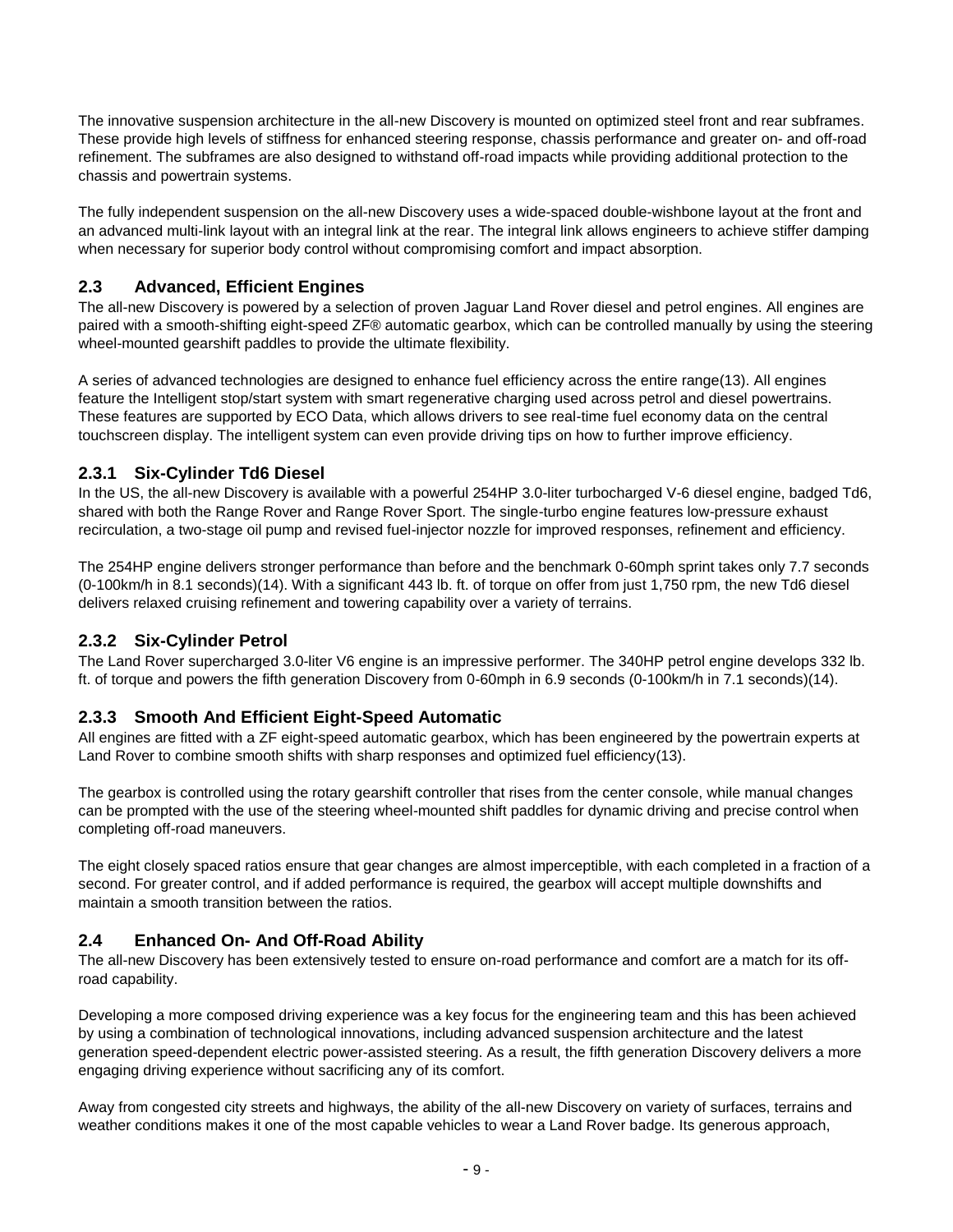departure and breakover angles, combine with impressive wading depth abilities and ground clearance – augmented by a suite of innovative technologies – ensuring it remains a leader when faced with the toughest off-road environments.

# **2.4.1 Unrivalled Comfort for the Whole Family**

The all-new Discovery is the ultimate family and active lifestyle companion, delivering unrivalled long-haul comfort for up to seven passengers(1) and a confidence-inspiring environment for the driver thanks to its raised Command Driving Position(4), simple controls and enhanced chassis technology.

**Mike Cross, Land Rover Chief Engineer, Vehicle Integrity**, said: "When we began developing the all-new Discovery we set out to deliver improved cornering dynamics with better body control than before – but we knew this couldn't come at the expense of the legendary Discovery ride quality."

Key to achieving the perfect balance between composure and comfort is a choice of advanced Land Rover suspension layouts. This vital ingredient in the quest for optimized ride quality comprises wide-spaced double-wishbone front suspension and an integral link rear set-up.

The integral link provides softness when required, to enhance the comfort and impact resistance, yet delivers greater stiffness for improved composure and steering responses when cornering. The result is a cushioned and relaxing ride over uneven surfaces with greater poise in dynamic situations, making the all-new Discovery a soothing companion on a variety of surfaces, terrains and weather conditions.

Available air suspension delivers even greater comfort and offers a wide range of adjustment for the ultimate in convenience and capability. The adjustable set-up can be lowered by up to 2.36 in. for easier loading access and to assist when hitching trailers or raised by 2.95 in. to increase ground clearance.

A series of additional technologies support the dynamics of the fifth generation Discovery while at the same time enhancing driver and passenger confidence. Dynamic Stability Control (DSC) has been designed to assist the all-new Discovery in cornering with greater confidence and security by monitoring all four wheels to detect, and counteract, understeer and oversteer. If detected, the intelligent system applies a braking force to the inside wheels to help tighten the cornering trajectory of the vehicle; simultaneously the system can reduce engine torque to help the driver maintain their desired path. This latest-generation system has enhanced understeer control, which applies braking to all four wheels to reduce vehicle speed and regain control more effectively(4).

The fifth generation Discovery also features the latest version of Land Rover Electric Power-Assisted Steering (EPAS) technology. The carefully calibrated variable ratio system allows for a more natural and responsive steering feel; remaining easy to maneuver at low speeds and offering a more surefooted feel at higher cruising speeds(4).

The latest EPAS system also supports the new model's Terrain Response® 2 function by varying the steering feedback depending on the friction level of the road surface. The adoption of EPAS has also allowed Land Rover engineers to integrate Park Assist technology, which is designed to assist the driver with parking maneuvers. This feature is available for the first time on the Discovery(4).

# **2.4.2 Innovative Off-Road Geometry**

The all-new Discovery retains its status as one of the most capable premium SUVs in off-road situations, by combining advanced driver assistance technologies with outstanding off-road geometry.

Exceptional ground clearance of up to 11.14 in., combined with an approach angle of up to 34 degrees, a breakover angle of 27.5 degrees and departure angle of 30 degrees ensure the fifth generation Discovery, when equipped with air suspension, is able to climb up, over and down even the most challenging off-road terrain(3).

The new model's suspension is designed to optimize on-road dynamics, yet its outstanding geometry and wheel articulation of 19.7 inches(3), aided by an advanced available air suspension, gives owners even greater confidence in the capability of Discovery when negotiating arduous and undulating surfaces.

With a wading depth of 35.4 in(4). the newest addition to Discovery family is designed to conquer even tougher terrain than its predecessor, the LR4.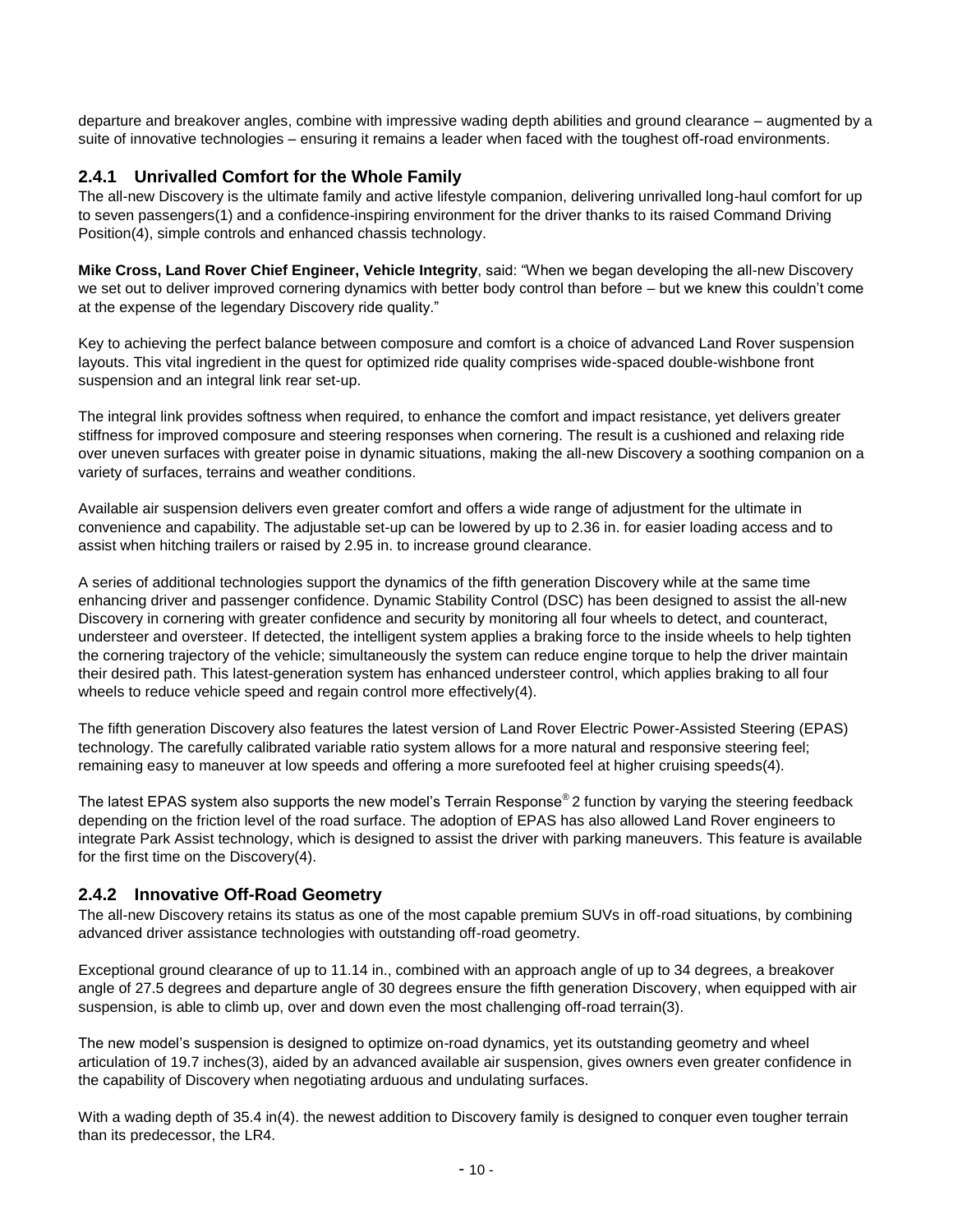# **2.4.3 Full-Time Four-Wheel Drive with Two-Speed Transfer Box**

For the ultimate all-terrain capability the fifth generation Discovery is available with a two-speed transfer box, providing selectable high and low range gears for optimum on-road and off-road performance. The intelligent system provides a standard 50/50 torque split between front and rear wheels, but uses a range of sensors to distribute torque between the wheels depending on the conditions.

The two-speed fully synchronized 'shift on the move' system allows the driver to swap between high and low ratios without having to stop the vehicle, at speeds of up to 37mph (60km/h).

#### **2.4.4 Full-Time Four-Wheel Drive with Torsen Differential and Single-Speed Transfer Box**

Owners who don't require a low-range transmission can opt for the full-time four-wheel drive system with single-speed transfer box. This provides a torque split of 42/58 across the front and rear axles, but can redistribute torque to the axle with the most grip, up to 62/38 and 22/78 respectively.

The single-speed transmission provides a 37.47 lbs. weight saving over the two-speed unit and has been designed to deliver excellent on-road performance. This system remains fully integrated with the Terrain Response® system(4) and traction control set-up in order to fully exploit the ability to distribute torque effectively to the front or rear axles.

# **2.4.5 All-Terrain Progress Control**

Following its introduction on Range Rover Evoque, Range Rover and Range Rover Sport, the fifth generation Discovery is available with the innovative All-Terrain Progress Control technology (ATPC) from Land Rover.

The unique system allows the driver to set a crawl speed ranging from 1.2mph (2km/h ) up to 19mph (30km/h) allowing them to concentrate on steering the vehicle and negotiating difficult terrain while the technology controls engine and braking functions(4).

With the system in operation the driver can use the cruise control functions to adjust the speed while an icon in the instrument cluster shows the existing setting and mode.

To assist with low speed acceleration from a stop, Low Traction Launch is also available. The system is designed to help pull away smoothly and easily when accelerating on low-friction surfaces such as wet grass or snow(4).

# **2.4.6 Terrain Response**® **2 Auto**

The all-new Discovery is fitted with the next-generation of Land Rover Terrain Response® 2 technology; it automatically monitors the driving conditions to ensure the vehicle is primed to cope with a range of surfaces. Settings include general driving; grass, gravel and snow; mud and ruts; sand; and rock crawl(4).

The intuitive system optimizes a range of vehicle settings to suit the conditions, from the throttle mapping and steering responses, to the suspension set-up and traction control settings. Alternatively, a center-mounted dial allows the driver to manually select the appropriate setting simply and efficiently(4).

# **2.4.7 Four-Corner Air Suspension**

An available four-corner air suspension system in the all-new Discovery is not only designed to improve ride quality when driving on-road, but also to provide greater capability when off-roading.

With its two-stage off-road mode the automatic system is able to vary between two ride heights of +1.57 in. and +2.95 in. At speeds below 31mph (50km/h) the +2.95 in. setting is available; for faster speeds on rutted dirt roads, between 31- 50mph (50-80km/h), the vehicle will operate at +1.57 in. In addition, a new Speed Lowering function(3) cuts drag and enhances fuel economy by automatically reducing the ride height by .51 in. at cruising speeds above 65mph (105km/h).

Other functions include enhanced tuning to prevent the suspension from lowering in deep wading conditions, as well as preventing belly-out situations where the center of the vehicle rests on the ground.

# **2.4.8 Additional All-Terrain Technologies**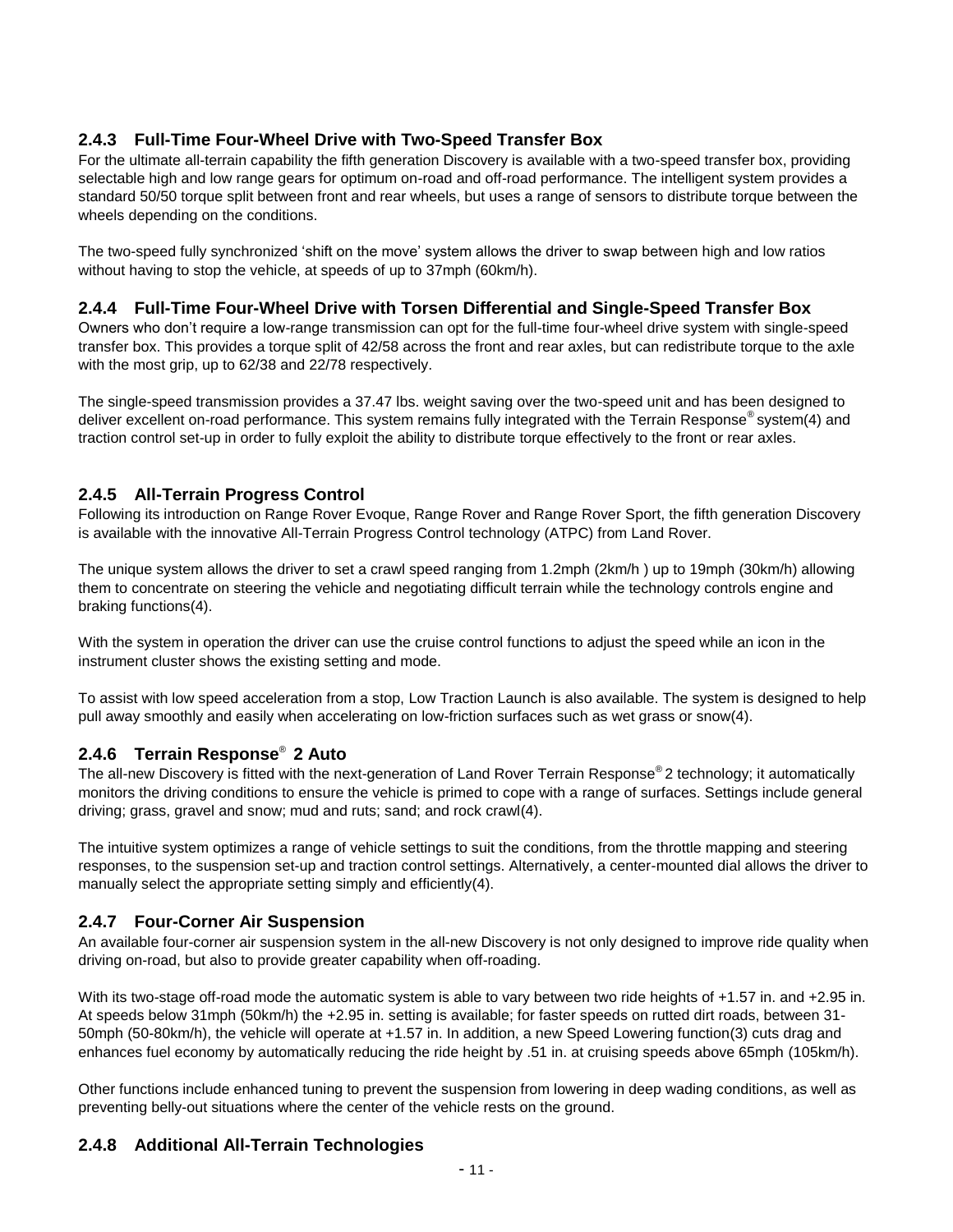Complementing the optimized geometry and packaging in the all-new Discovery is a suite of advanced off-road technologies. Whether drivers are faced with a snow-covered public road or towing a horse trailer across a muddy field, the fifth generation Discovery is designed to maintain its composure.

**Mike Cross, Land Rover Chief Engineer, Vehicle Integrity**, said: "Our unrivalled collection of all-terrain technologies gives customers real confidence and ensures that any driver, be they an enthusiastic off-roader or a parent taking their children to school, can deal with a variety of situations confidently."

The comprehensive range of on- and off-road technologies(4) includes:

- Hill Descent Control (HDC®) designed to maintain a set speed while tackling steep descents off-road(4).
- Gradient Release Control (GRC) slowly releases the brake when moving from a standing start on an incline for greater control(4).
- Electronic Traction Control (ETC) applies a braking force or reduces torque to individual wheels to stop wheelspin(4).
- Roll Stability Control (RSC) designed to detect the beginning of a rollover and to apply the brakes to the outer wheels to bring the vehicle under control(4).

# **2.5 Available Advanced Towing Technology(4)**

The all-new Discovery has the option of being fitted with an advanced driver assistance technology to make the task of towing a trailer as simple as possible, making full use of the new vehicle's towing capacity of up to 8,201lbs(9).

The optional **Advanced Tow Assist** takes the stress out of reversing by allowing the driver to guide a trailer into position without using the steering wheel. The innovative driver assistance technology helps carry out difficult reversing maneuvers using the rotary Terrain Response 2 controller on the central console to guide a trailer into the desired parking  $spot(4)$ .

Once the driver has configured the system on the central touchscreen by entering key trailer details, responsive trajectory lines appear on the feed from cameras in the door mirrors showing the anticipated direction of the trailer. By steering the trailer using the rotary Terrain Response 2 controller and operating the pedals, the driver is able to reverse park trailers as the vehicle automatically calculates the necessary steering inputs. The intuitive system will alert the driver if the steering input requested is too severe and would cause a jackknife situation(4).

**Rear Height Adjust** allows the driver to lower and raise the height of the rear of the vehicle using the key fob or switches in the luggage compartment to make hitching a trailer simpler than ever and make it easier for dogs to jump into the back.

Once the towbar is ready, **Hitch Assist** makes it easier to hook up your trailer. Using the surround cameras, the central touchscreen displays the rear towbar and recognises the trailer mounting point. The display then zooms in, showing a trajectory line, which responds to steering wheel inputs to help the driver guide the all-new Discovery accurately into place(4).

With a trailer safely attached, **Trailer Stability Assist** enhances driver assistance on the move by detecting trailer sway and gradually reducing the speed of the vehicle by cutting the engine and gently applying the brakes in order to restore control to the driver(4).

# **2.6 Additional Cutting-Edge Driver Assistance Technology**

Driver convenience and confidence are heightened in the all-new Discovery with the combination of active Driver Assistance systems alongside an array of advanced driver assistance features.

The fifth generation Discovery features an available Autonomous Emergency Braking (AEB) system, as debuted on Discovery Sport, but includes a new pedestrian detection system that can detect adult or child pedestrians, as well as other vehicles in the road and apply the brakes to stop the vehicle(4).

The feature uses a forward-facing camera mounted next to the rear view mirror to calculate the distance of objects in front of the car. This data is then analyzed by a sophisticated on-board computer. In the event of a possible collision, the system alerts the driver with a visual and audible warning. If it detects that the collision cannot be avoided then it is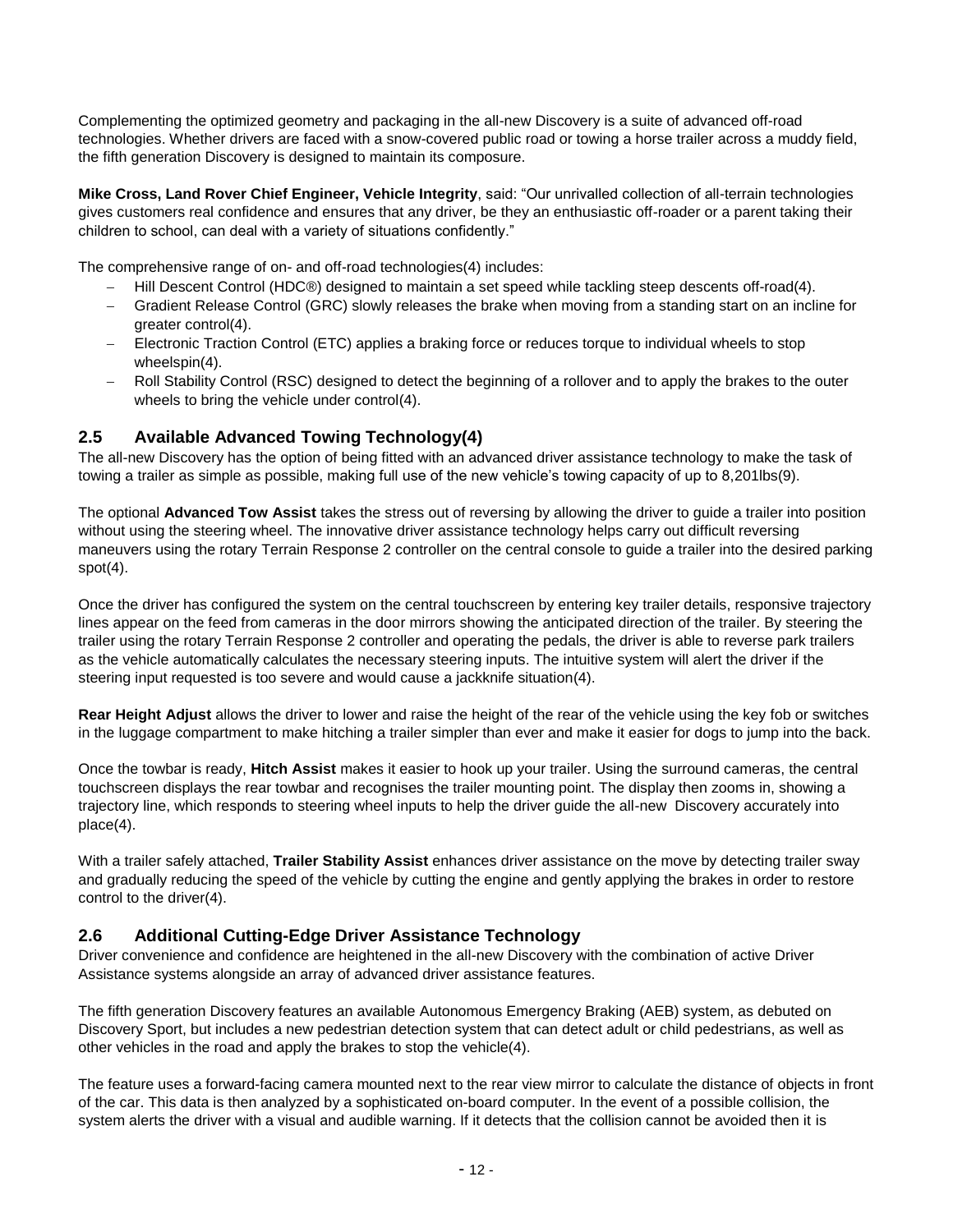designed to apply emergency braking(4). The Pedestrian Sensing feature can work at speeds as low as 3.1mph (5km/h) and up to 37mph. Autonomous Emergency Braking can work at speeds up to 49.7mph (80km/h).

Vehicles fitted with Adaptive Cruise Control also come with Intelligent Emergency Braking (IEB). Using the vehicle's forward facing radar, these technologies are designed to detect and monitor any vehicles that are moving in the same direction(4).

If the vehicle ahead suddenly brakes, the driver is alerted to a possible collision. When the system detects that the driver hasn't slowed it will gently and automatically apply the brakes; If a collision is imminent, the system is designed to apply the same pressure as in an emergency braking situation(4).

# **2.6.1 Additional Assistance Technology Fitted To The All-New Discovery Includes:**

- Hill Start Assist holds the brakes for a small amount of time to make it easier for the driver to pull away when parked on steep inclines(4).
- Engine Drag torque Control (EDC) ensures the wheels don't lock up during engine braking in slippery conditions by sending increased torque to affected wheels(4).

#### **2.6.2 Advanced Driver Assistance Systems(4)**

A host of available Advanced Driver Assistance Systems (ADAS) provide enhanced convenience in everyday situations.

Using a selection of sensors and cameras situated in and around the car, the **Park Assist** function has three main programs(4).

The **Parallel Park** system uses two ultrasonic sensors on either side of the vehicle to scan spaces beside the vehicle to check their suitability. Once a suitable space has been identified, and following the prompts on the instrument display, the driver is left to control the accelerator, brake and gear selection, using the standard parking sensors to park(4).

The steering is automatically controlled by the Park Assist system leaving the driver free to concentrate on potential hazards such as pedestrians and other vehicles.

**Parking Exit** employs the same systems to help the driver exit a space as it steers the vehicle while they control the speed(4).

In addition to these features, **Perpendicular Parking** now provides assistance when parking in perpendicular parking bays. As with the Parallel Park system, sensors determine whether a space is big enough, with room to open the doors on both sides of the vehicle. Once engaged, the system will steer the all-new Discovery into the space, leaving the driver to control the accelerator, brakes and gear selection(4).

**Blind Spot Monitor** uses rear-facing side-mounted radar sensors to check for vehicles within the vehicle's blind spots. The advanced set-up alerts the driver with a warning light in the corresponding wing mirror(4).

For the all-new Discovery, Blind Spot Monitor also includes **Closing Vehicle Sensing**, which provides added peace of mind on multi-lane roads. The system scans for fast approaching vehicles further behind and alerts the driver they risk a collision if they were to move into the path of an approaching vehicle in an adjacent lane(4).

**Blind Spot Assist** completes the suite of Blind Spot Monitor functions and combines the Blind Spot Monitor and Lane Keep Assist systems. When another vehicle is detected in the blind spot but the driver still attempts to change lane, the technology applies corrective steering torque to prevent a collision, while simultaneously alerting the driver(4).

#### **Advanced assistance programs include:**

- **Adaptive Cruise Control** maintains a preset speed and automatically adjusts to maintain a pre-determined distance from vehicles in front. It is also able to come to a complete stop when in traffic(4).
- **Traffic Sign Recognition** uses a forward-facing camera and satellite navigation information to inform the driver of speed limits(4).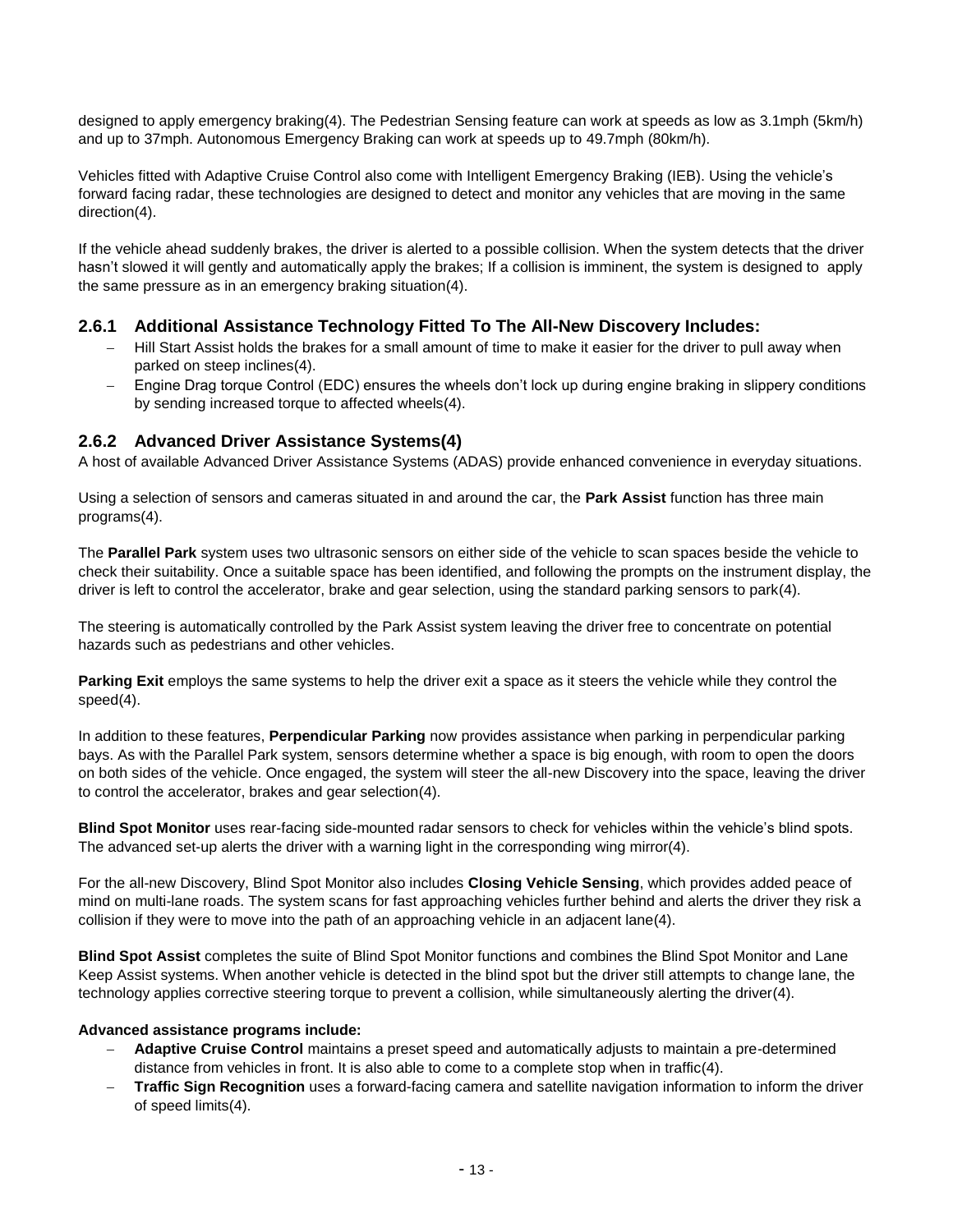- **Intelligent Speed Limiter** uses the Traffic Sign Recognition and GPS systems to identify speed limits and reduce the vehicle's speed. The speed will be restricted, unless they cancel the function, and the system will use engine braking to slow the vehicle appropriately(4).
- **Auto High Beam Assist** automatically dips the headlights between high and dipped beam when it identifies a vehicle in front (either from its rear or headlamps)(4).
- **Driver Condition Monitor** is able to monitor driver behavior through inputs of steering, brake and accelerator to detect that they are becoming tired and suggest they take a short break(4).
- **Surround Camera System** with 360-degree Surround View, Front Junction View, Rear Junction View, Tow Assist and Hitch Assist, including reversing camera system(4)
- **Lane Departure Warning** warns the driver through a vibration in the steering wheel if the digital camera detects them drifting out of lane(4).
- **Lane Keep Assist** is designed to apply gentle torque to the steering to keep the driver within their lane(4).

# **2.7 Engineered and Manufactured In the UK**

The all-new Discovery is manufactured at the Jaguar Land Rover Solihull production facility in the West Midlands, UK, alongside Range Rover and Range Rover Sport.

The Solihull factory has been producing Land Rover vehicles since 1948, with the number of employees at the plant rising to almost 11,000 and vehicle production increasing in the last five years to record volumes.

The facility houses Europe's largest aluminum body shop and final assembly hall – collectively the size of 22 soccer fields – showcasing the pioneering leadership of Jaguar Land Rover in the construction of aluminum vehicles like fifth generation Discovery.

This Solihull facility has been a key part of the company's commitment to increased sustainability. The innovative closelooped system reuses surplus high-grade aluminum from the sheet stamping process within the supply chain. In this way, up to 50 per cent of all sheet aluminum used in the latest Discovery is manufactured from recycled material.

# **3.0 U.S. Models and MSRP(15)**

The Land Rover Discovery will be offered in three trim levels, SE, HSE and HSE LUX selectively available with the 3.0L supercharged V6 gasoline engine and the 3.0L turbocharged Td6 diesel engine. Land Rover Discovery models go on sale mid-2017.

| Discovery SE                   | 3.0L Supercharged V6, 340hp | \$49,990 |
|--------------------------------|-----------------------------|----------|
| Discovery HSE                  | 3.0L Supercharged V6, 340hp | \$56,950 |
| Discovery HSE Td6              | 3.0L Turbocharged V6, 254hp | \$58,950 |
| Discovery HSE Luxury           | 3.0L Supercharged V6, 340hp | \$63,950 |
| <b>Discovery HSE Luxury</b>    | 3.0L Turbocharged V6, 254hp | \$65,950 |
| <b>Discovery First Edition</b> | 3.0L Supercharged V6, 340hp | \$73,950 |

- (1) Third row seating is an optional feature on select Discovery models.
- (2) The Intelligent Seat Fold feature is included on vehicles equipped with optional seven position power seating.
- (3) Depending on the selected Discovery vehicle trim and options.
- (4) These systems are not a substitute for driving safely with due care and attention and will not function under all circumstances, speeds, weather and road conditions, etc. Driver should not assume that these systems will correct errors of judgment in driving. Please consult the owner's manual or your local authorized Land Rover Retailer for more details.
- (5) Land Rover InControl® Remote™ app and data plan with a mobile network operator is required to remotely interact with your vehicle. Intelligent Seat Fold feature on app is included on vehicles equipped with optional seven position power seating.
- (6) Do not use Land Rover InControl® features under conditions that will affect your safety or the safety of others. Driving while distracted can result in loss of vehicle control.